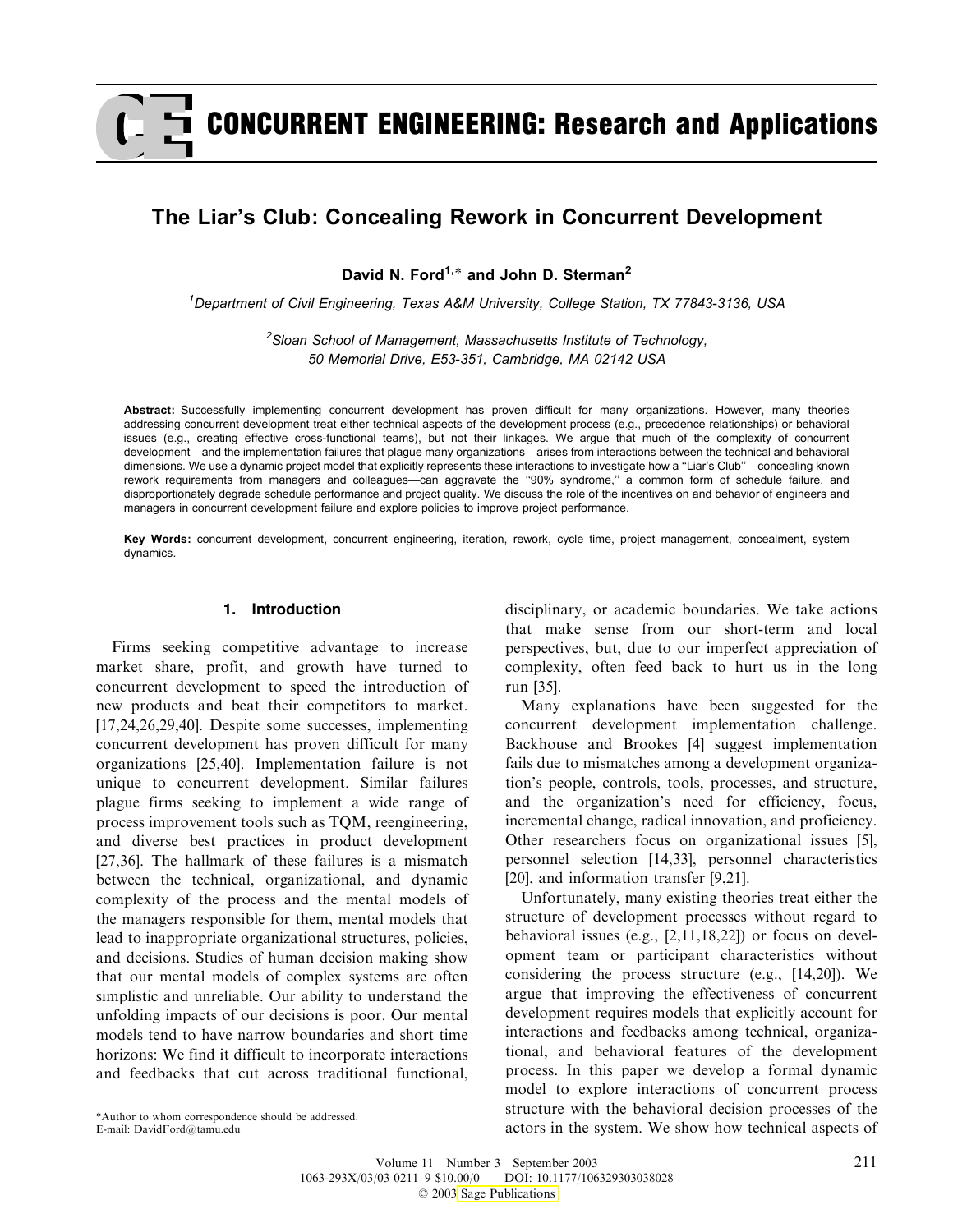the development process such as overlapping activities, activity durations, and delays in the discovery of rework requirements interact with the behavior of developers and their managers to create unplanned iteration, delays, higher costs, and lower quality. We explore policies that can help improve project performance.

### 2. The 90% Syndrome

The "90% syndrome" is a common concurrent development problem in which a project reaches about 90% completion according to the original schedule but then stalls, finally finishing after about twice the original project duration has elapsed. The syndrome is common in industries including software, construction, consumer electronics, and semiconductors [1,10,19]. Our fieldwork with a leading semiconductor maker provides a typical example. Figure 1 contrasts the planned and actual progress of ASIC (Application Specific Integrated Circuit) development projects we call Python (top) and Rattlesnake (bottom). Python remained close to the original schedule through week 20 and was 73% complete by the original deadline. Progress then

slowed from 1.8% per week to 0.9% per week, and the project was ultimately completed 77% late (week 69 vs. 39). Rattlesnake was worse: Reported progress rises to 79% by the original deadline (week 34) but two unplanned iterations delay completion until over twice the original scheduled duration (81 vs. 34 weeks). Unplanned iterations and slow late-stage progress are typical of the 90% syndrome.

To investigate the interaction of physical and information processes with managerial decision-making we built a dynamic model of concurrent development processes, described in [13], in this issue. The full model is available at  $\leq$  ceprofs.tamu.edu/dford  $>$  in the Vensim simulation language (see  $\leq$  www.vensim.com  $\geq$ ).

## 3. Concealing Rework Requirements in Concurrent Development

We argue in [13] that concurrent development not only increases the vulnerability of projects to changes and errors requiring rework, but also increases the fraction of work released that will require changes. Increased concurrency reduces the availability of final



Figure 1. Planned and actual progress of the Python (top) and Rattlesnake (bottom) projects.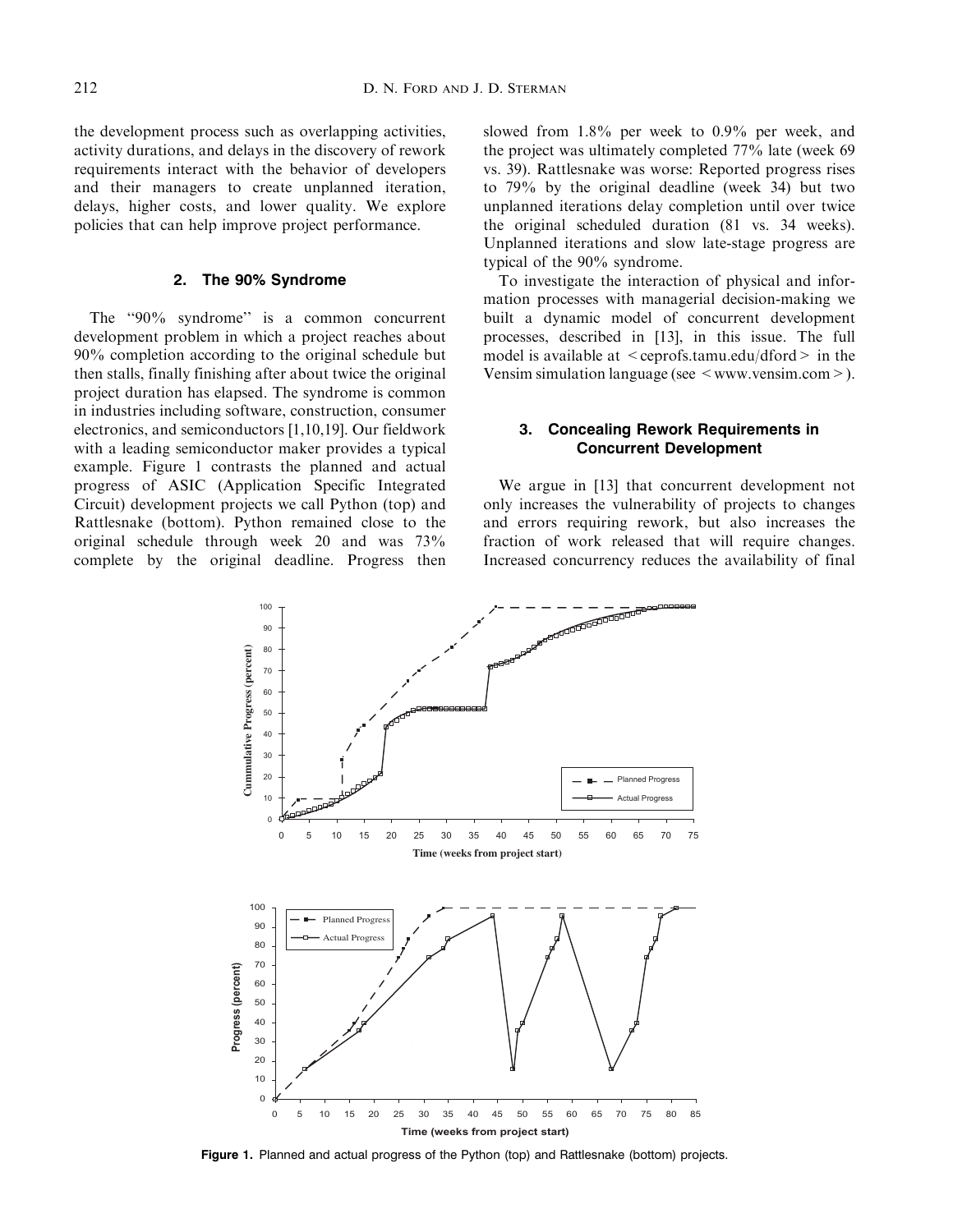information, technologies, and components, leading to additional rework and iteration. In addition, behavioral effects arising from the increased pressure felt by developers to meet schedules that do not account for the greater iteration and coordination required by concurrency contribute significantly to the poor performance of many such projects.

Here we focus on one common and problematic behavior: purposefully concealing known problems from development team members and managers. As we describe next, concealing problems can have very different causes and impacts than the concealment of implementation details, such as in the modular design of software [37] or other products [6] or the decomposition of work [41]. Concealing known problems can be used to temporarily reduce work. For example, an engineer in a leading electronics company reported to us that design engineers regularly delayed revealing problems they discovered to avoid time-consuming document control work required by the organization's engineering change notice process [12]. The practice of concealing rework requirements is reinforced by people's dislike of bad news and information that contradicts their beliefs. People in authority often ''shoot the messenger.'' Consequently, developers suppress information they believe will be unpleasant to their superiors or customers. For example suppliers are reticent to report that parts will be late even when they are members of their customer's development team [30]. The practice of hiding one's mistakes is institutionalized in many organizations. A manager at a major automobile manufacturer we will call AutoCo observed.

''There is a basic cultural commandment in engineering—don't tell someone you have a problem unless you have the solution. You're supposed to solve it—and then tell them.'' [30, pp. 13–14]

Concealment is often standard practice. At a major defense contractor, weekly meetings of project team leaders were known as ''the liars' club'' because everyone withheld knowledge that their subsystem was behind schedule. Members of the liar's club hoped someone else would be forced to admit problems first, forcing the schedule to slip and letting them escape responsibility for their own tardiness. Everyone in the liar's club knew that everyone was concealing rework requirements and everyone knew that those best able to hide their problems could escape responsibility for the project failing to meet its targets.

Purposefully concealing changes from managers and other team members undermines core principles of concurrent development. The team concept of concurrent development is designed to promote open and early sharing of problems. But our fieldwork shows that this is often not practiced, even in organizations staffed with competent, well-intentioned developers and managers well-trained in concurrent development. What causes these managers to conceal change requirements? Concealing problems provides the manager of an individual phase several benefits beyond the avoidance of responsibility for poor performance cited above:

- . Concealing known problems reduces the need for iteration (temporarily), increasing the amount of work management perceives to be complete and can make available to other activities. Apparent schedule performance improves, sometimes allowing managers to meet a critical deadline they would miss if change requirements were revealed.
- Concealment reduces the starvation of receiving phases and therefore avoids pressure from them to release faster. Often a receiving phase starved for work will complain to project leadership, leading to unwanted attention on the supplying phase, attention that may persist throughout the project and beyond, as the managers of that phase develop a bad reputation.
- . Concealing known problems reduces the work acknowledged to need coordination and rework and therefore the amount of work considered a problem or hindrance to progress, improving apparent project quality.
- . Delaying coordination and rework spreads the total effort required by a concealing phase over a longer period of time, thereby reducing peak resource requirements.
- . Hiding rework requirements increases the chance that schedule extensions caused by other phases will provide cover for managers and engineers to resolve their own problems.
- . Maintaining adequate apparent progress reduces the likelihood that upper management will intervene or replace the manager with someone believed to be better able to meet targets. Concealment enhances the manager's job security and authority.

We simulate the effects of concealing rework requirements by disaggregating the work known to require rework into a fraction acknowledged and a fraction concealed. Tasks found to require rework that is then concealed are approved and eventually released, instead of moving into the stock of tasks requiring coordination and rework. Concealment therefore acts like a drop in the effectiveness of quality assurance. Modeling concealment in this fashion does not change the probability that a task requires rework, increase project scope or complexity, nor reduce the quality of the work done (conditioned on the information available to the phase). We assume only that concealment results in the approval of some work that is known to require rework.

To calibrate the model to the Python project ([13] this issue) we estimated that the pressure to show progress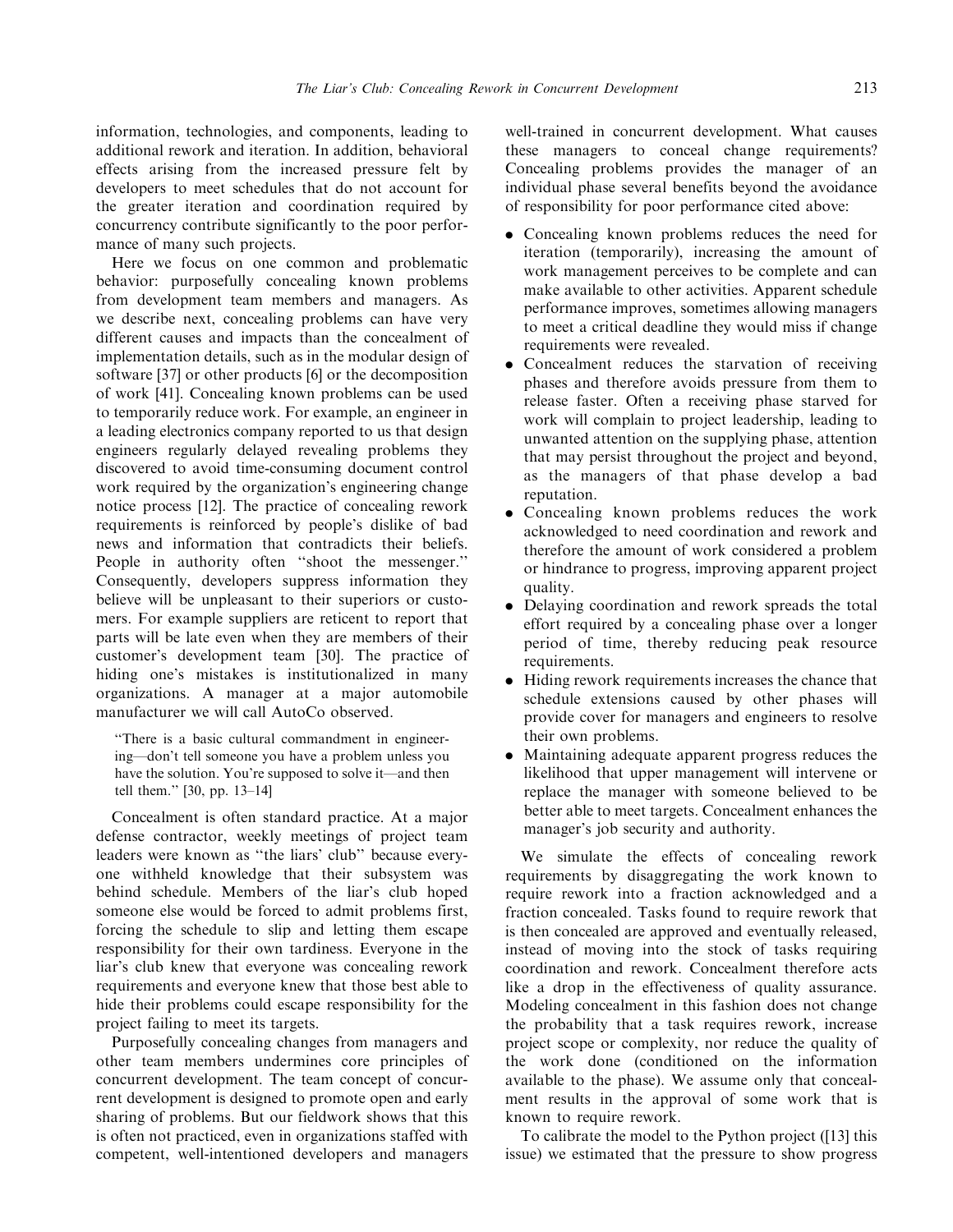caused personnel in the requirements, design, and prototyping phases to conceal half of the rework requirements they discover. While 50% concealment may appear high, our fieldwork suggests this fraction is often exceeded. We also assume, a fortiori, that the final test phase detects all errors and does not conceal any of them. In reality, testing is less than 100% effective and managers of the test phase may conceal known problems when faced with deadline pressure. Note that testing cannot uncover certain types of errors made in the product definition phase, so that the product may not meet customer requirements even though it is fully compliant with the specifications released to the designers—a common situation.

Figure 2 simulates the Python project assuming 0 and 100% concealment of rework requirements in the product definition, design, and prototyping phases. Concealment shows faster progress through most of the original 39 week schedule, but delays the last portion of the project into the characteristic pattern of the 90% syndrome (and even a 10 week period where the perceived fraction complete falls as testing reveals some of the errors other phases did not report). The project is completed 98% (38 weeks) later than originally planned and 15 weeks (25%) later than when managed without concealment. Concealment increases total work effort as later discovery of errors means more work has to be redone when the errors are found (from 134% of project scope with no concealment to 200% of project scope under full concealment). Concealment also dramatically reduces project quality by causing more errors in product definition to remain undiscovered when the project is completed (errors released rise from less than 1% of project scope with no concealment to 6.8% under full concealment). Concealment is locally rational for individuals but globally irrational for the organization.

Figure 3 shows that increasing concealment significantly lengthens project durations, increases costs (through more iteration and rework), and lowers quality (more errors are released with the product). The results also show an interaction between concurrence and

concealment: The greater the concealment of known problems, the smaller is the cycle time reduction enabled by increasing concurrence, and the lower the quality of the final product. For example, increasing concurrence by 50% relative to the base case reduces project duration almost 30 weeks when there is no concealment, but only 11 weeks when there is 100% concealment. Similarly, defects remaining when the project is released to the customer rise 0.4% from 1 to 1.4% of project scope when there is no concealment (a 40% increase), but rises 3.0% from 6.8 to 9.8% of project scope when the concealment fraction is 1.0 (a larger increase of 44% on a much larger base). Concealment has greater impact with high concurrence because more work has been done before the errors that are concealed are finally detected and revealed, and because greater concurrence generates more errors and thus causes more tasks requiring rework to be concealed.

It is tempting to argue that managers with better training or more experience with concurrent development would resist the temptation to conceal problems and join a liar's club. But consider the predicament of managers of individual phases. Aggressive deadlines and overly optimistic assumptions about productivity and work quality mean most soon find themselves behind schedule. The pressure can be enormous. A manager at a major automobile maker said ''... the only thing they shoot you for is missing product launch... everything else is negotiable.'' [28]. Managers have several options once they realize that revealing problems would cause them to miss a deadline. They can reveal the problem, miss their original deadline, and perhaps be identified as the manager responsible for delaying the entire project—thus risking being "shot" for "missing product launch". Alternatively, they can identify the errors they inherited from other phases but conceal the problems generated by their own phase, blaming their peers for problems their phase is experiencing. If the deadline then slips, the managers have gained time to solve the problems generated by their own phase without having to take responsibility for them. But they will alienate the managers of the phases



Figure 2. Simulated Python project with different levels of rework concealment.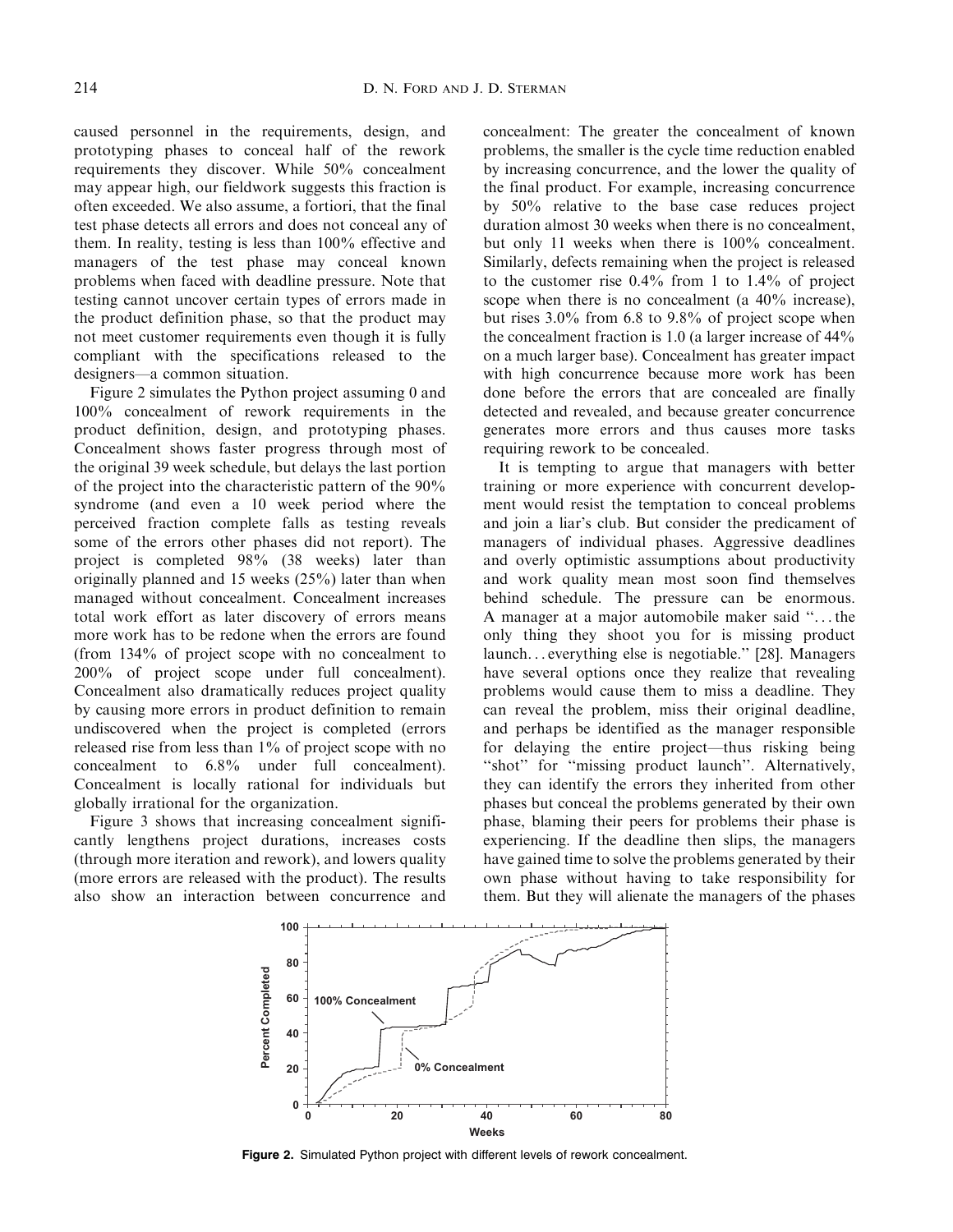

Figure 3. Impact of concealment on duration, work effort, and quality.

they exposed and open the door to retaliation. Only by joining the liar's club and remaining silent about both their own problems and those generated by other phases can they avoid responsibility for failure, prevent retaliation by other managers, and seek to solve their problems in relative secrecy.

The liar's club forms a prisoner's dilemma (PD) in which engineers play the role of prisoners being interrogated about their progress by management. The engineers can cooperate with one another by concealing the problems they know to exist, or defect by revealing those problems to management. If all engineering groups cooperate by concealing known problems the schedule remains the same and they avoid blame for delays (a small payoff ). If they reveal problems caused by others they get a large payoff because the schedule will slip, giving them a chance to fix their own problems without detection; their colleagues then face a large negative payoff as management blames them for the delay. However, if all engineering groups defect by revealing all known problems, the schedule slips, but everyone faces the wrath of management, a large negative payoff for all.

In most literature on social dilemmas like the PD cooperation is seen as desirable, and the challenge has been to find conditions that encourage greater cooperation, raising total welfare. Here, however, cooperation hurts overall project performance, and the policy goal is to promote defection (that is, to promote an atmosphere of honesty and early disclosure). An extensive literature (beginning with Axelrod [3]) shows that cooperation can flourish in the repeated PD, where participants choose to cooperate or defect multiple times. The more people expect to interact, and the more they expect to interact with the same people, the greater the chance for cooperation. Development projects constitute a repeated PD where the engineers work with the same people throughout a project, and have the chance to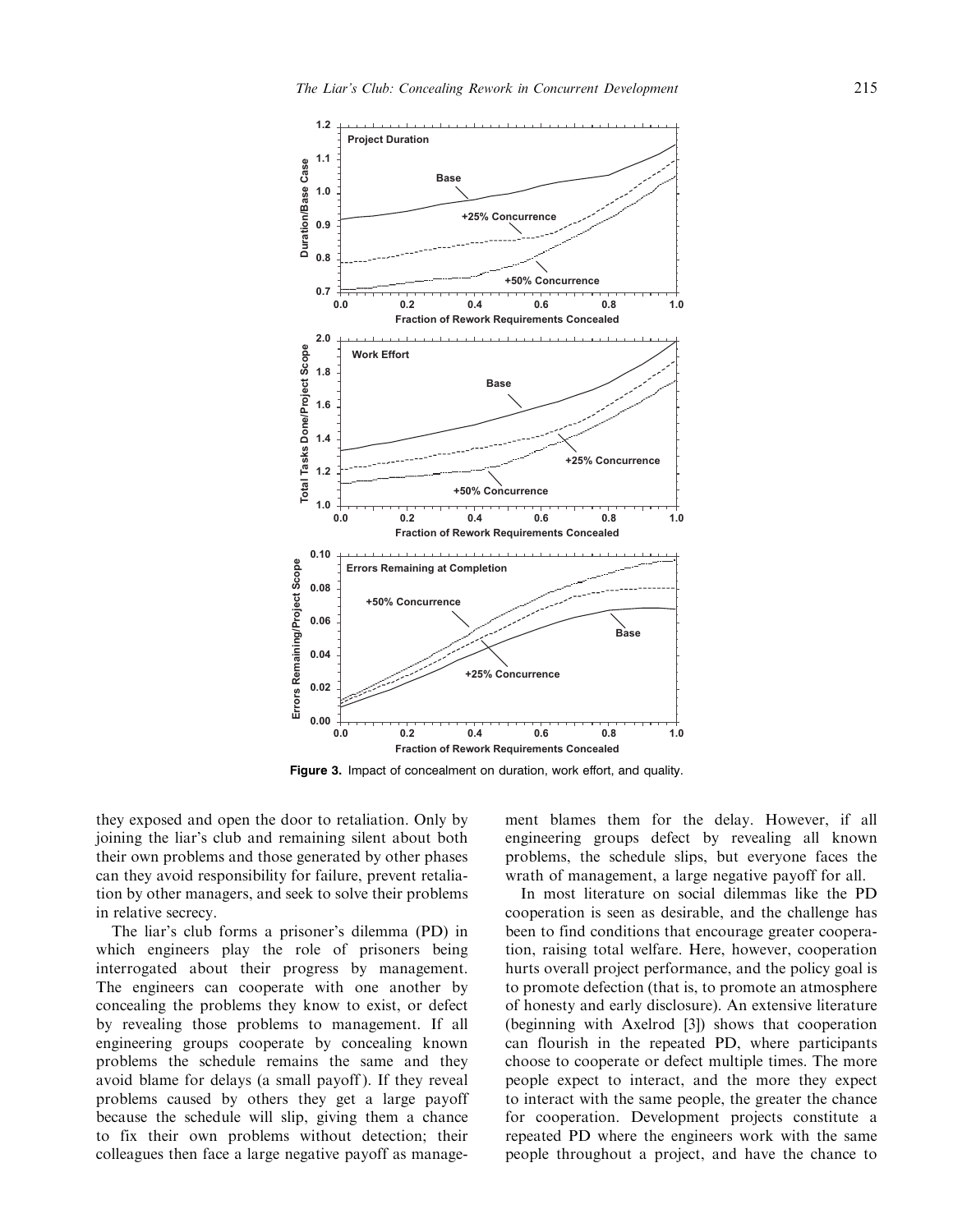cooperate or defect every day. Even after the current project ends, engineers expect to be assigned to new projects in which they will again face the choice of cooperation or defection, and will be working with many of the same people. These conditions strongly favor concealment of known problems. Given the risks and benefits of concealment described above, it is small wonder that many development organizations have developed strong liar's clubs with a self-replicating culture of concealment.

The liar's club can be strongly self-reinforcing even though it is dysfunctional for the organization [28]. In the short run it is rational for individual managers to conceal change requirements, especially if they believe other phases also do so. However, concealment worsens overall progress for the entire project by preventing ''...synchronization of information exchange, decisions, and iterations across processes'' recommended by Browning [9]. The resulting delays, cost overruns, and quality problems may feed back to intensify financial stress on the organization, leading to even more aggressive schedules and greater pressure to conceal changes in future projects. Managers who conceal successfully are likely to be rewarded and promoted, teaching personnel throughout the firm that concealment is the route to career success.

There are some counteracting forces that might weaken the self-enforcing dynamic of widespread concealment. Members of the liar's club may try to reveal the flaws of other phases anonymously to gain time and shift blame but escape retaliation. An AutoCo developer reported that ''... the supplier will say things like (for example), 'You didn't hear it from me, but something is going to be late and somebody's lying to you. Don't tell anyone I told you.''' ([30], pp. 18–19). Leaking, however, eventually results in tighter controls over information and still less communication among phases. One might hope that successful engineers, once promoted to management, would know about the liar's club and take steps to counter it. Instead, as documented in Repenning and Sterman [28], senior project personnel sometimes respond by further accelerating schedules and increasing the pressure on teams to finish as fast as possible, as illustrated by a manager in an automobile maker, who recalled

''... [one] executive engineer used to have what I would call 'fighting meetings'.... His attitude was we should tell everybody that they're all [behind schedule], they're all failing, they have to make changes faster [and that] if we don't make changes right now, we're going to shut the whole division down ...''

The consequence, of course, is to create even stronger incentives for concealment.

# 4. Discussion: Integrated Iteration Design and Management

The frustration of competent and well-intentioned managers in concurrent development projects can be understood as resulting from process-constrained progress, magnified by concurrent development practices, and distorted by short-sighted management policies. Shifting development focus and concealing rework requirements in response to the schedule pressure induced by concurrent development practices shifts the burden of and responsibility for change discovery away from individual phases while temporarily improving apparent performance. Such behavior creates the impression that projects are proceeding as planned throughout most of the original schedule, so managers do not receive signals that could initiate corrective action. By the time changes are discovered and acknowledged, project managers face a large backlog of hidden rework. The resulting iteration cycles delay completion and increase cost even when resources are ample because the iterations are constrained by the underlying concurrent development structure of information exchange. The liar's club and incentives for individual phases to conceal known problems suggests that solving the ''how frequent to meet'' problem addressed by Ha and Porteus [15] or ''when to meet'' problem addressed by Loch and Terwiesch [22] can be inadequate. Since managers typically have less influence over processes than resources, they have few effective tools and methods with which to accelerate throughput when rework discovery delays and iteration cycles constrain progress. Indeed, attempts to remedy these delays through overtime and hiring can worsen the problem through fatigue, skill dilution, and higher coordination and training requirements [8,16,39]. The interaction between process and behavior helps explain how the 90% syndrome can occur in stable, competently managed, adequately staffed projects and organizations.

Effective policies must integrate the decision-making heuristics people actually use with the physical structure and information flows characterizing a project. For example, changing the perceived payoffs of members of the liar's club to reward the early disclosure of problems and (more difficult) the cultural norms that support the club could change both managerial behaviors and the paths and speeds of information flows; these benefits would then make increased concurrence more effective. However research that integrates physical processes and behavior are rare. Most studies addressing team characteristics, worker motivation and skill, and other human resource issues generally omit consideration of the process structure, and vice-versa. For example, Moffatt [25] concludes that ''... team effectiveness [in goal setting, conflict resolution, and decision-making] and project schedule simultaneity [process concurrence]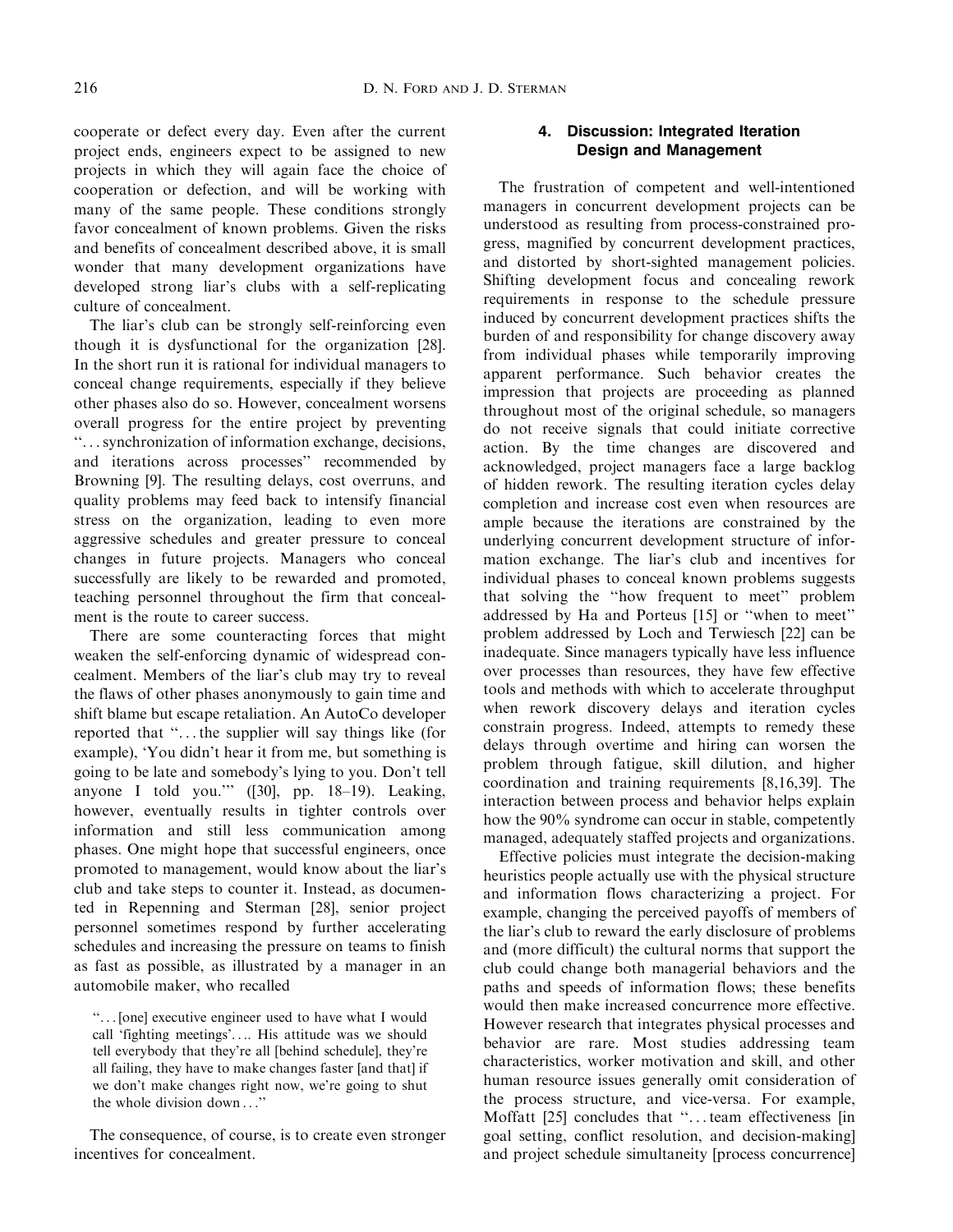are separate, independent paths to improved project performance.'' We argue instead that the structure of concurrence relationships and information flow interact strongly with the decision-making behavior of the people working in and managing the project. Scholars and practitioners need to integrate the technical dimensions of project management (e.g. critical path/PERT, precedence relationships, Design Structure Matrix) with the behavioral aspects (e.g. the liar's club, culture, incentives) to identify high leverage policies for improved project management.

Changing the perspectives of managers and developers—from optimizing phase performance to optimizing project performance, from a focus on technical or behavioral issues to the integration of technical and behavioral issues—faces serious implementation barriers. The bounded rationality of managers limits the scope and complexity they can perceive, understand and use individually [32] or in teams [7]. Many development projects may be too big and complex for managers to simultaneously "think globally" (at the project level) but "act locally" (operate in specific phases) because it requires both the expansion of their mental models and aligning their local incentives with the global goals of the project. Our fieldwork indicates that when forced to choose, most managers focus locally where they can have both an understanding of the impacts of policies and the influence to implement those policies.

Effective strategies address the managerial behaviors that cause iteration cycles to constrain progress. Various management and project team member decisions, such as concealing known problems, can cause excess unplanned iteration. Each iteration introduces delay, but in addition these unplanned iterations increase the distance information must travel, slow the speed at which information traverses the distance, and occur later than they might have. All these characteristics lead to disproportionate increases in costs and loss of quality by increasing the amount of work done in good faith that must be scrapped, forcing management to make more and larger unplanned changes in resource allocation, decreasing skill and experience of workers assigned to a project, increasing the likelihood of excessive overtime that leads to worker burnout and higher error rates, and so on. Researchers have proposed process designs to manage iteration cycle number, speed, length, or timing. For example Terwiesch et al. [38] recommend "a fast process of problem detection, problem solving, and engineering change implementation'' which increases iteration cycle speed. They suggest ''loosening the coupling (dependence) between development activities'' and improving the accuracy of preliminary information, both which reduce the number of cycles. McAllister and Backhouse [23] suggest redesigning work flows to reduce the number of iteration paths in a project network. There may be ways to partition development to reduce interactions among subsystems, to improve the accuracy of preliminary information, and to minimize the number and length of iterations, but doing so requires deep knowledge of the interactions and of customer requirements, and the organizational and human resource flexibility to act. Developing such knowledge and flexibility takes time and effort, resources that are already scarce in most organizations. It is far easier and more tempting to ignore interactions, release specifications and subsystems before they are mature, and conceal the need for rework until forced by circumstances to reveal them.

Process changes cannot improve concurrent development project performance if they do not also address the behaviors that drive iteration cycles such as the policy of concealing rework requirements. Information technology can play a role by acting on both processes and behaviors simultaneously. For example Sabbagh [31] reports Boeing's use of computer assisted design and drafting (CADD) to identify conflicts among functional systems for use of the limited space in the aircraft, reducing the potential for concealing change requirements and accelerating error detection. Such virtual worlds and simulations offer great potential for shortening the delay in discovering rework requirements and preventing concealment. At the same time, creating such virtual worlds is challenging—to be technically sound the models must include interactions that cross established disciplinary and functional boundaries. To be used, project participants must have confidence that the models are not biased against their particular specialty or phase. Creating the needed trust and aligning incentives takes time and effort, resources that are often scarce. Yet it can be done, as shown by examples such as those described in [34 (Ch. 2, 6.3.4)]; see also [28].

In this paper we have used a dynamic model of a development project to describe, quantify and simulate how physical and information processes interact with managerial decision making to constrain progress and cause project overruns. We have shown how concealing known rework requirements is locally rational but globally irrational. Such concealment is common in development projects. It arises from the mental models of the managers and developers of individual phases and is amplified by concurrent processes, local incentives, and organizational cultures favoring concealment. Our model can illustrate these interactions to practitioners and facilitate improvements in project design and management.

#### Acknowledgment

The authors thanks the Organizational Learning Center and the System Dynamics Group at the MIT Sloan School of Management and the Python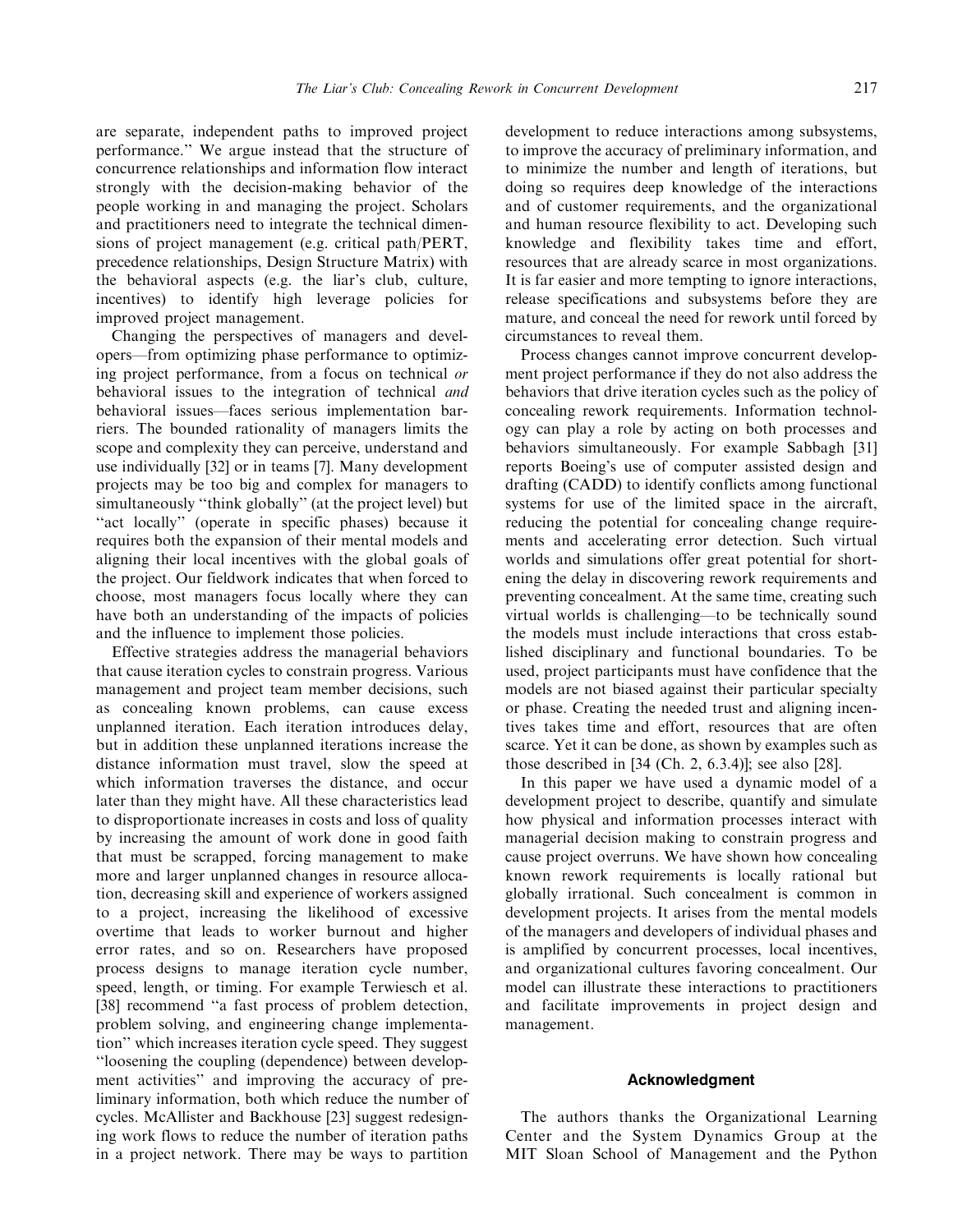organization for financial support. Special thanks to the members of the Python project for their interest, commitment, and time.

#### **References**

- 1. Abdel-Hamid, T. (1988). Understanding the ''90% Syndrome'' in Software Project Management: A Simulation-Based Case Study, Journal of Systems and Software, 8: 319–330.
- 2. Adler, P.S., Mandelbaum, A., Vien, N. and Schwerer, E. (1995). From Project to Process Management: An Empirically-based Framework for Analyzing Product Development Time, Management Science, 41(3): 458–484.
- 3. Axelrod, R. (1984). The Evolution of Cooperation, New York: Basic Books.
- 4. Backhouse, C.J. and Brookes, N.J. (1996). Concurrent Engineering, What's Working Where, Gower, Brookfield, VT: The Design Council.
- 5. Bailey, D.D. (Nov. 1999). Challenges of Integration in Semiconductor Manufacturing Firms, IEEE Transactions of Engineering Management, 46(4): 417–428.
- 6. Baldwin, C.Y. and Clark, K.B. (2000). Design Rules: The Power of Modularity, MIT Press, Cambridge, MA.
- 7. Brehmer, B. (1998). Effects of Time Pressure on Fully Connected and Hierarchical Architectures of Distributed Decision-making, In: Yvonne Waern (ed.), Co-operative Process Management, Cognition and Information Technology, London: Taylor & Francis, Ltd.
- 8. Brooks, F.P. (1978). The Mythical Man-Month, Reading, MA: Addison-Wesley.
- 9. Browning, T. (Oct. 1999). Sources of Schedule Risk in Complex System Development, Systems Engineering, 2(3): 129–142.
- 10. DeMarco, T. (1982). Controlling Software Projects, Yourdon, New York.
- 11. Ettlie, J.E. (1995). Product-Process Development Integration in Manufacturing, Management Science, 41: 1224–1237.
- 12. Ford, D.N., Hou, A. and Seville, D. (1993). An Exploration of Systems Product Development at Gadget Inc. System Dynamics Group Report D-4460, Sloan School of Management. Massachusetts Institute of Technology, Cambridge, MA.
- 13. Ford, D.N. and Sterman, J.D. (2003). Overcoming the 90% Syndrome: Iteration Management in Concurrent Development Projects, Concurrent Engineering: Research and Applications (this issue).
- 14. Gerwin, D. and Moffat, L. (1997). Withdrawl of Team Autonomy During Concurrent Engineering, Management Science, 43(9): 1275-1287.
- 15. Ha, A.Y. and Porteus, E.L. (1995). Optimal Timing of Review in Concurrent Desing for Manufacturabillity, Management Science, 41(9): 1431–1447.
- 16. Haddad, C. (1996). Operationalizing the Concept of Concurrent Engineering: A Case Study from the US Auto Industry, IEEE Transactions on Engineering Management, 43(2): 124–132.
- 17. Hayes, R.H., Wheelwright, S.C. and Clark, K.B. (1988). Dynamic Manufacturing, Creating the Learning Organization, New York: The Free Press.
- 18. Joglekar, N.R., Yassine, A.A., Eppinger, S.D. and Whitney, D.E. (2001). Performance of Coupled Development Activities with a Deadline, Management Science, 47(12): 1605–1620.
- 19. Kiewel, B. (January 1998). Measuring Progress in Software Development, PM Network, Project Management Institute, 12(1): 29–32.
- 20. King, N. and Majchrzak, A. (1996). Concurrent Engineering Tools: Are the Human Issues Being Ignored, IEEE Transactions on Engineering Management, 43(2): 189–201.
- 21. Krishnan, V. (1996). Managing the Simultaneous Execution of Coupled Phases in Concurrent Product Development, *IEEE Transactions on Engineering* Management, 43(2): 210–217.
- 22. Loch, C.H. and Terwiesch, C. (1998). Communication and Uncertainty in Concurrent Engineering, Management Science, 44(8): 1032–1048.
- 23. McAllister, J. and Backhouse, C. (1996). An Evolving Product Introduction Process. In: Backhouse, C. and Brookes, N. (eds), Concurrent Engineering, What Works Where, Gower, Brookfield, VT.
- 24. Meyer, C. (1993). Fast Cycle Time, How to Align Purpose, Strategy, and Structure for Speed, New York: The Free Press.
- 25. Moffat, L.K. (1998). Tools and Teams: Competing Models of Integrated Product Development Project Performance, Journal of Engineering Technology and Management, 15: 55–85.
- 26. Patterson, M.L. (1993). Accelerating Innovation, Improving the Process of Product Development, New York: Van Nostrand Reinhold.
- 27. Repenning, N.P. and Sterman, J.D. (2000). Getting Quality the Old-Fashioned Way: Self-Confirming Attributions in the Dynamics of Process Improvement, In: Scott, R. and Cole, R. (eds), Improving Theory and Research on Quality Enhancement in Organizations, pp. 201–235, Thousand Oaks, CA: Sage.
- 28. Repenning, N. and Sterman, J. D. (2001). Nobody Ever Gets Credit for Fixing Defects that Didn't Happen: Creating and Sustaining Process Improvement, California Management Review, 43(4): 64-88.
- 29. Rosenthal, S.R. (1992). Effective Product Design and Development, Homewood, IL: Business One Irwin.
- 30. Roth, G. and Kleiner, A. (1996). The Learning Initiative at the AutoCo Epsilon Program, 1991–1994, Center for Organizational Learning, Sloan School of Management, Massachusetts Institute of Technology, Cambridge, MA.
- 31. Sabbagh, K. (1995). 21st Century Jet, The Making of the Boeing 777, London: Pan Books.
- 32. Simon, H.A. (1995). The Sciences of the Artificial, Cambridge, MA: The MIT Press.
- 33. Stahl, J., Luczak, H., Langen, R., Weck, M., Klonaris, P. and Pfeifer, T. (1997). Concurrent Engineering of Work and Production Systems, European Journal of Operational Research, 100: 379–398.
- 34. Sterman, J.S. (2000). Business Dynamics, Systems Thinking and Modeling for a Complex World, New York: Irwin McGraw-Hill.
- 35. Sterman, J.D. (1994). Learning in and about Complex Systems, System Dynamics Review, 10(2–3): 291–330.